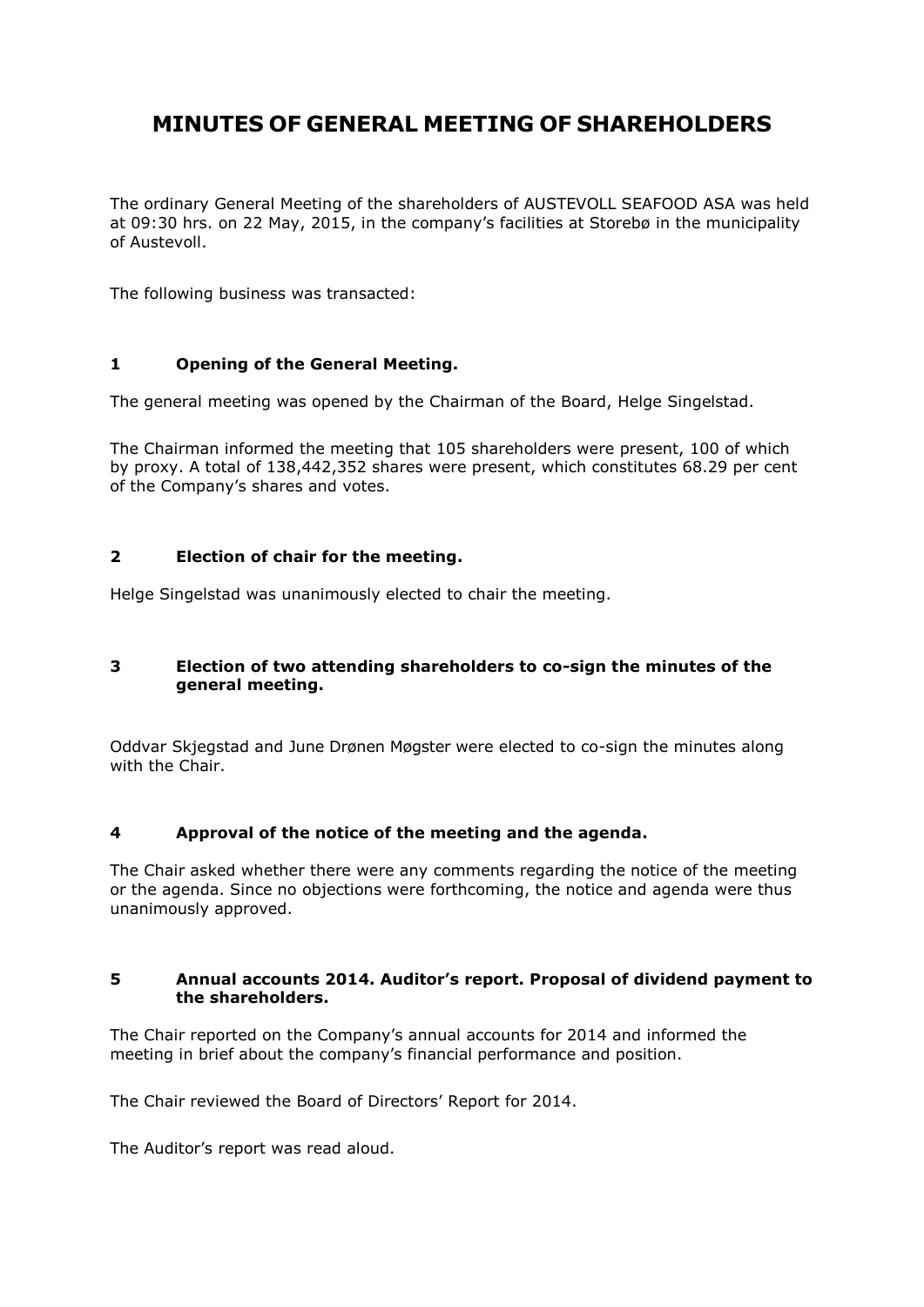On that basis, the Board of Directors proposed that the Annual Accounts and Directors' Report for 2014 be adopted by the General Meeting.

The general meeting unanimously adopted the Board's proposal.

The Board of Directors has decided to propose a dividend payment to the shareholders totalling NOK 405,434,748, which represents NOK 2.00 per share in the Company, and therefore presented the following proposal to the General Meeting:

*The Company shall pay dividends to its shareholders in the total amount of NOK 405,434,748. The distribution shall take place by paying equal amounts per share to those registered as shareholders in the company on the date of the General Meeting. The shares of the Company shall be traded ex dividend from and including 26 May, 2015. The dividends shall be paid out to the shareholders on 5 June, 2015.* 

The proposal was unanimously adopted.

#### **6 Report regarding corporate governance.**

The Chair made reference to the provisions of section 5-6, fourth paragraph of the Public Limited Companies Act which states that in companies which are obliged to make statement on corporate governance in accordance with section 3-3b of the Norwegian Accounting Act, the ordinary annual general meeting shall include this statement in its deliberations. In the annual report for 2014, the company has described its principles and practice for corporate governance, and reference was therefore made to the statement in the annual report. It is not foreseen that the annual General Meeting shall vote on the report, and consequently it is submitted for information.

The General Meeting took note of the report.

#### **7 Remuneration to Board members, Nomination Committee, Audit Committee and the Company's Auditor for 2014.**

The Chair told the General Meeting that the Nomination Committee has proposed to award and approve NOK 300,000 to the Chairman of the Board and NOK 175,000 to each member of the Board as remuneration for 2014. The proposal was unanimously adopted.

A proposal was tabled for remuneration of NOK 25,000 to each member of the Company's Nomination Committee for 2014. The proposal was adopted with 138,442,342 against 10 votes.

A proposal was tabled for remuneration of NOK 50,000 to each member of the Company's Audit Committee for 2014. The proposal was adopted with 138,442,342 against 10 votes.

The Chair tabled the Board's proposal that the Auditor's fees be paid as invoiced. The general meeting adopted the Board's proposal with 136,920,752 against 1,521,600 votes.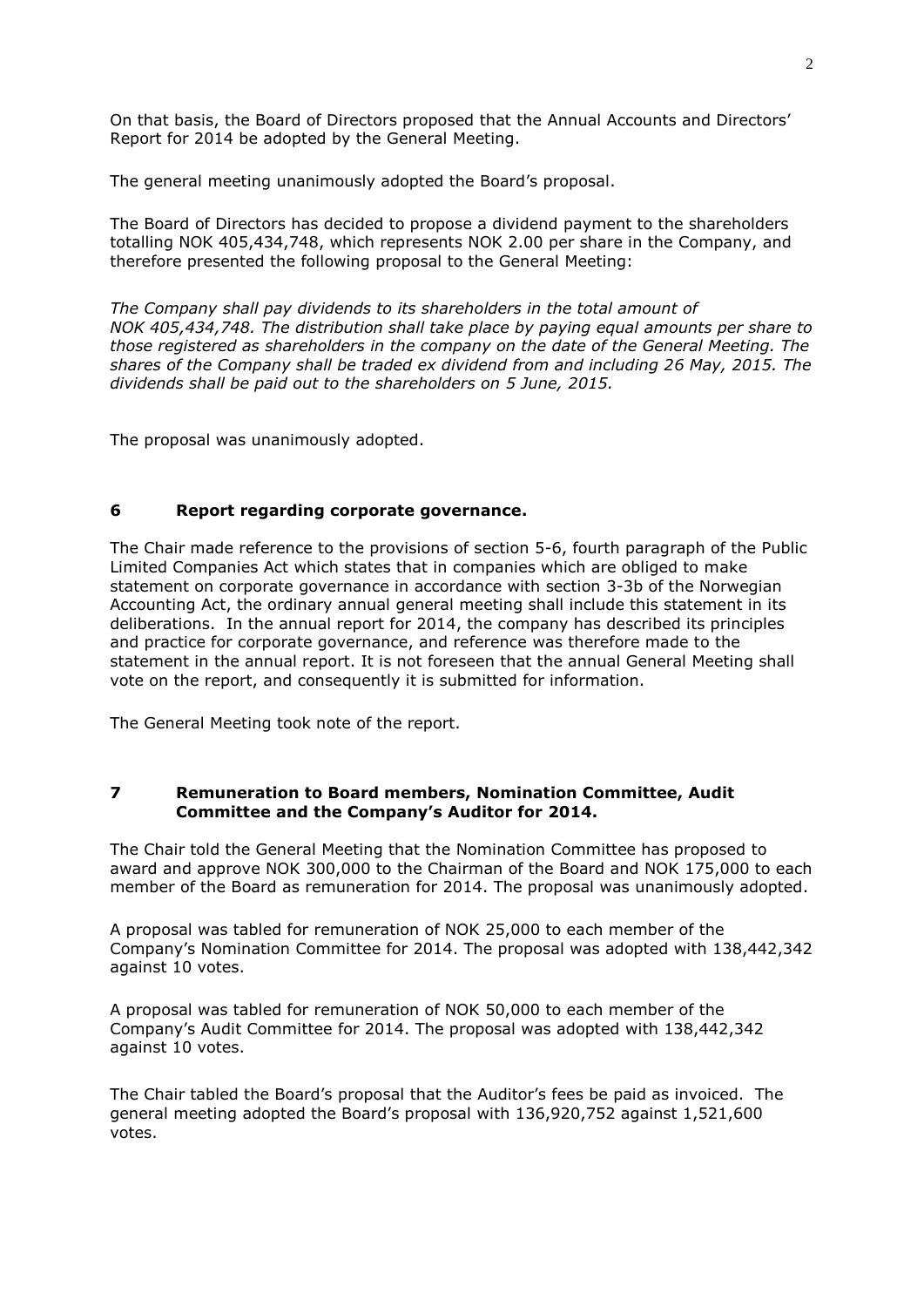#### **8 Elections.**

#### **8.1 Board Elections.**

The Chair reported that three of the Board members are up for election this year, and they have all agreed to be re-elected. These are:

Oddvar Skjegstad, Deputy Chairman/Board member. Inga Lise L. Moldestad, Board member. Siren M. Grønhaug, Board member

The Nomination Committee has recommended to re-elect these Board Members

The Nomination Committee has also recommended to re-elect Oddvar Skjegstad to the post of Deputy Chairman of the Board of Directors.

The Chair quoted the nominations from the Nomination Committee:

- 8.1 a) Oddvar Skjegstad, for re-election, 2 years.
- 8.1 b) Inga Lise L. Moldestad, for re-election, 2 years.
- 8.1 c) Siren M. Grønhaug, for re-election, 2 years.
- 8.1 d) Oddvar Skjegstad, as Deputy Chairman, 2 years.
- 8.1 a) Oddvar Skjegstad was proposed for re-election. No other proposals came forth. Oddvar Skjegstad was re-elected for 2 years with 138,383,305 against 59,047 votes.
- 8.1 b) Inga Lise L. Moldestad was proposed for re-election. No other proposals came forth. Inga Lise L. Moldestad was re-elected for 2 years with 138,383,305 against 59,047 votes.
- 8.1 c) Siren M. Grønhaug was proposed for re-election. No other proposals came forth. Siren M. Grønhaug was re-elected for 2 years with 138,383,305 against 59,047 votes.
- 8.1 d) Oddvar Skjegstad was proposed for re-election as Deputy Chairman of the Board of Directors. No other proposals were set forth. Oddvar Skjegstad was re-elected as Deputy Chairman with 138,383,305 against 59,047 votes.

The members of the Nomination Committee are not up for election this year.

#### **9 Authorisation to the Board of Directors for the Company to increase its share capital.**

The Board put forward the following proposal for power of attorney:

- 1. The Board of Directors is granted authorisation to increase the company's share capital by up to NOK 10,135,868 by the subscription and issue of up to 20,271,737 shares each with a nominal value of NOK 0.50.
- 2. This authorisation shall be valid until the date of the company's Ordinary General Meeting in 2016, but not later than 30 June, 2016.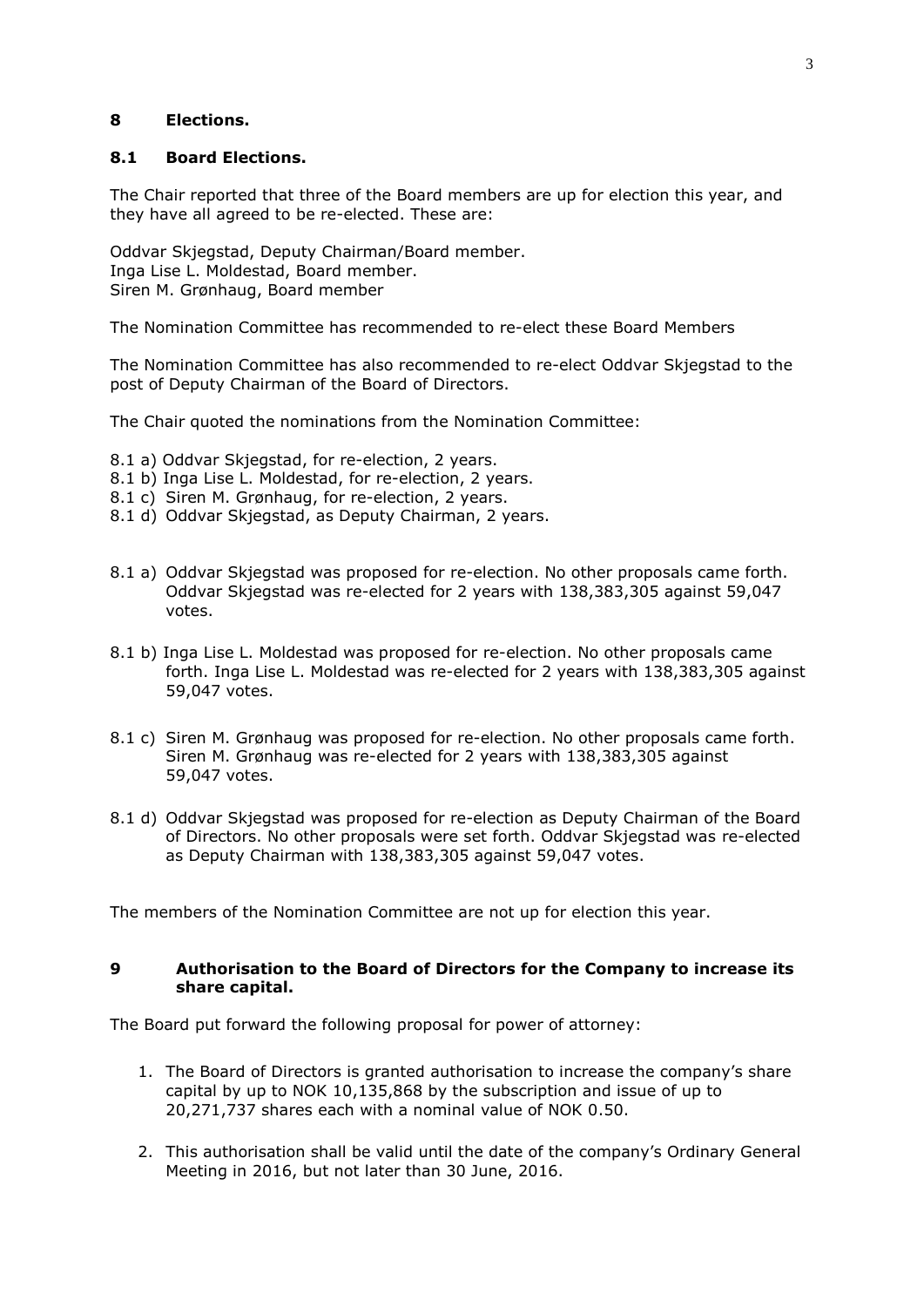- 3. The authorisation comprises the right to depart from the shareholders' right of priority with regards the subscription of new shares.
- 4. The authorisation covers the right to increase the company's share capital via capital inflow in instruments other than money.
- 5. The authorisation does not comprise resolution regarding mergers, according to the Public Limited Companies Act Section 13-5.

This proposal has been made on the grounds that the Board of Directors requires necessary freedom of action, under appropriate circumstances, to quickly access new capital for the financing of new purchases, acquisitions etc., or to issue new shares as a form of payment for potential acquisitions.

The Board's proposal was thereafter unanimously adopted.

#### **10 Authorisation to the Board of Directors for the Company to purchase own shares.**

The Board of Directors presented the following proposal to the General Meeting regarding authorisation for purchase of the company's own shares:

- *1. The Board of Directors is granted authorisation to acquire up to 10% of the company's shares, in accordance with the regulations in the Public Limited Companies Act chapter 9 II.*
- *2. The highest nominal value of the shares which the Board of Directors is authorised to acquire is NOK 10,135,868. The lowest price which can be paid per share is NOK 20, and the highest price is NOK 150 per share.*
- *3. Within the framework of the Public Limited Companies Act, the Board of Directors is granted the authorisation to decide upon how to acquire and apply own shares, paying due consideration to the equal rights principle, according to which no one person shall have particular or special benefit of such acquisitions.*
- *4. This authorisation shall be valid until the date of the company's Ordinary General Meeting in 2016, but not later than 30 June, 2016.*

*This proposal has in main been made on the grounds that own shares can, based on requirement, be used as a form of payment for potential acquisitions of other companies and similar.*

The Board's proposal was adopted with 137,341,928 votes. 1,100,424 abstained.

### **11 Declaration from the Board on salaries and other remuneration to leading personnel, ref. the Public Limited Companies Act Section 6-16 a, ref. Section 5-6.**

The Chair read the declaration from the Board of Directors. The declaration was submitted for an advisory vote. The Chair reported that the Company does not have share value based remuneration arrangements for leading personnel, and that the